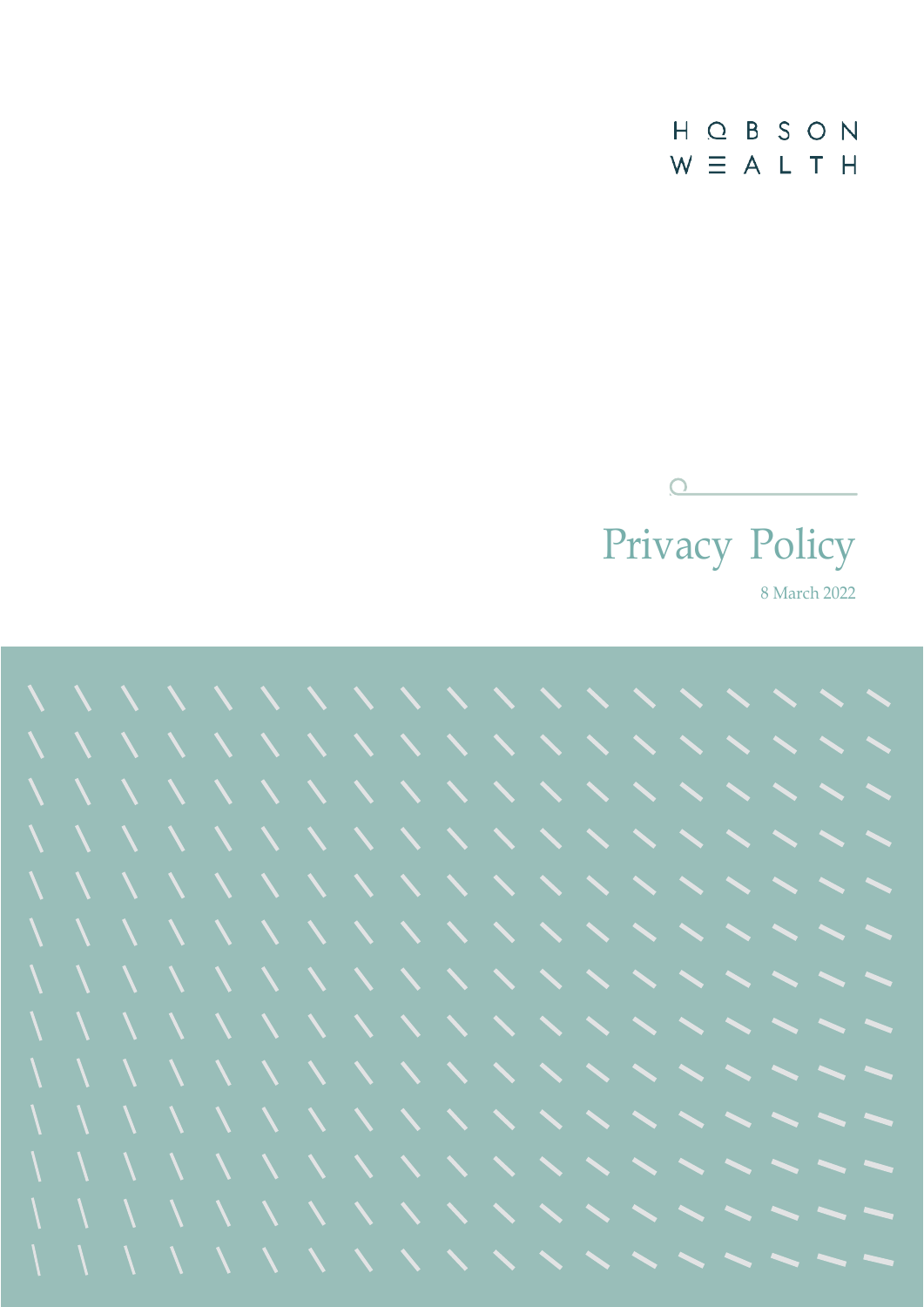# Hobson Wealth – Privacy Policy

At Hobson Wealth, we respect the privacy of the people we deal with and we uphold high standards of privacy practice and security. This policy explains how we handle and manage personal information we collect and/or hold about you. Whenever we handle personal information, we take steps to ensure that appropriate standards of privacy practice and security are applied.

In this policy, "you" and "your" refers to any visitor to our website, our clients and, to the extent applicable, any person authorised in writing to operate a client's account (**Account**) and a client's beneficial owners(being any person or entity that has effective control, or owns 25% or more, of a client).

The terms "we", "us" and "our" refer to Hobson Wealth Partners Limited and its related companies (including Hobson Wealth Custodian Limited).

## What personal information we collect, why and what we use it for

For most products and services, it is necessary for us to collect 'personal information' (including, without limitation, your name, identity details, photo identification, contact details, transaction information, gender, relationship status, nationality, financial information, information about entities that are associated with you and information about your employment).

The purposes for which we usually collect and use personal information depends on the nature of your interaction with us, but may include:

- to assess and process your account applications;
- to open, administer and operate your account;
- to conduct credit, verification and security checks;
- to provide you products or services or information about our products and services;
- to consider applications and approaches you make to us and carry out your instructions;
- to further our relationship with you, including for our own marketing purposes;
- to maintain your contact details;
- to effect transactions such as the purchase and sale and securities in your name and in connection with your investments in managed investment products and provide related facilities and services, including facilitating settlement;
- to model and test data (in a controlled environment), to develop risk assessments and related analytical tools or for our internal research, development and optimisation of our services;
- to maintain a register of holdings, or to correct information held by share registries or companies about you;
- to fulfil our obligations under applicable lawsincluding, withoutlimitation, lawsrelating to Anti-Money Laundering and Countering Financing of Terrorism and tax;
- $-$  to assess any job application if you apply for a job with us,
- to receive goods and / or services from you;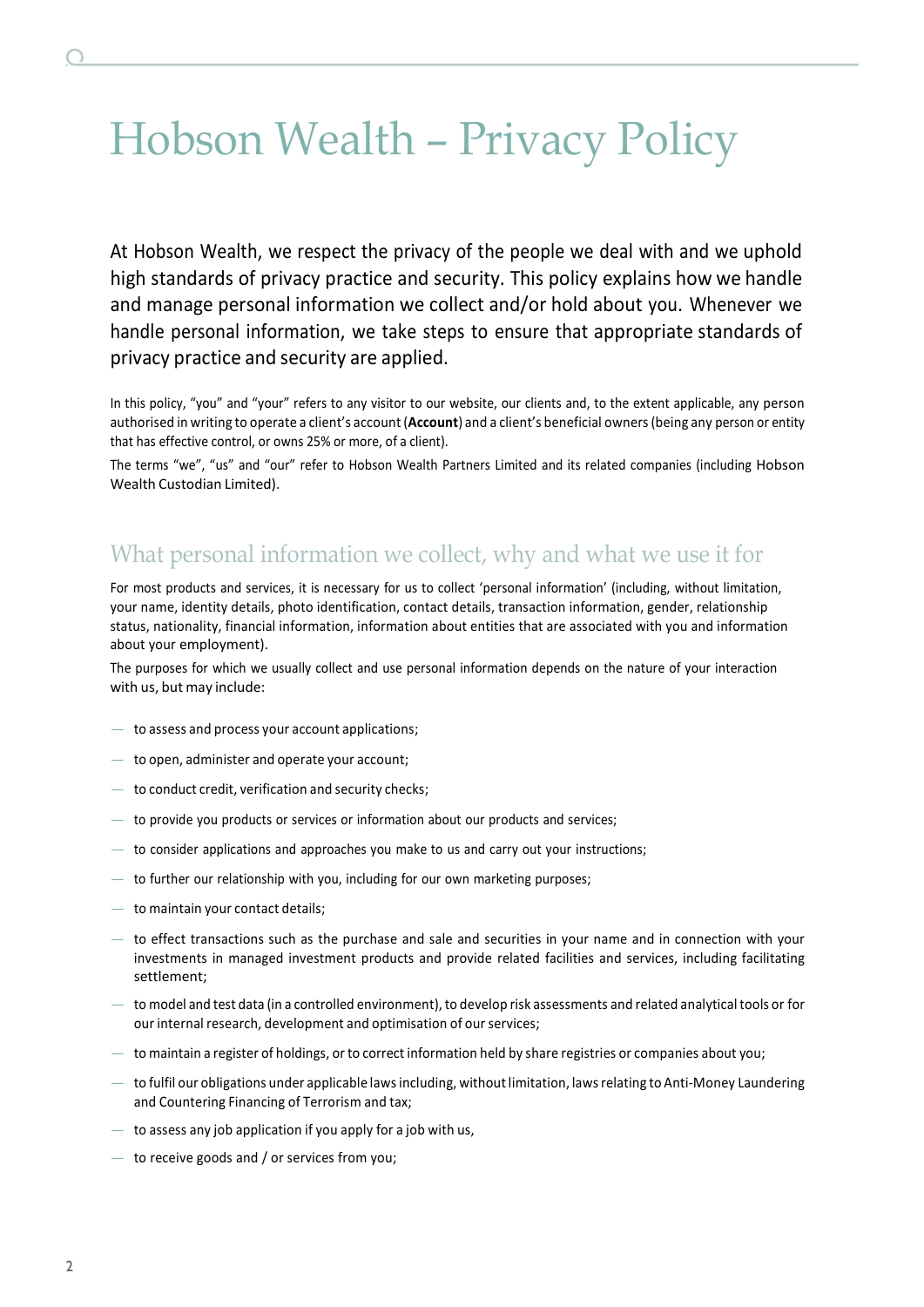- - $-$  to communicate with you about your account application, your complaints or enquiries and any product or service we provide;
	- $-$  to record any telephone conversations you have with us for the purposes of compliance with applicable laws, verification of instructions and resolving disputes or misunderstandings,
	- to provide you with access to our website;
	- for the purposes and uses described in any applicable terms and conditions;
	- purposes directly related or incidental to the above; and/or
	- for any other purpose authorised by you or permitted by law

We may also de-identify your information for our own purposes including market research, new product development and fraud mitigation.

If you do not provide the information, we may not be able to provide products and services to you.

## Who we collect personal information from

We collect personal information about you directly from you – this can be in person, in documents you give us,from telephone calls, emails, competitions you enter or from transactions you make.

We may also collect your personal information from third parties, including public sources, your adviser(s), employers (or their affiliates), agents, referrers, brokers, our related companies and service providers (including credit reporting bodies and information service providers).

When you visit our website, we use automated tools and methods to collect information about your visit.

### How we hold personal information and keep it secure

We store information in physical and electronic records, at our premises and the premises of our service providers, which may include storage on the cloud. We take reasonable steps and security safeguards to protect personal information against loss, unauthorised use or other misuse.

We maintain security procedures and technology (including internal policies, auditing, training and monitoring of staff) to protect any personal information we hold from any misuse or unlawful disclosure.

Any organisations that provide us with support services are required to appropriately safeguard the privacy of any personal information provided to them. Without limiting the foregoing, we or our service providers may store your personal information using third party cloud-based services and storage, such as Amazon Web Services, subject to appropriate safeguards.

Where the personal information we collect is no longer required, we delete the information or permanently de- identify it in accordance with relevant laws and our records management policy.

# Using and sharing your personal information

We may use your personal information for any of the purposes described above.

We may share your personal information with relevant stakeholders within our organisations and:

- any external service providers who provide services in connection with our products and services, including suppliers of administrative services and compliance services (including relating to our Anti-Money Laundering and Countering Financing of Terrorism obligations);
- any platform provider we appoint (including Hobson Wealth Custodian Limited), any trading participant that we appoint to facilitate trades on our behalf (acting as your agent) or any other person (including without limitation any agent of the above) for the purposes of or in connection with providing you our products and services;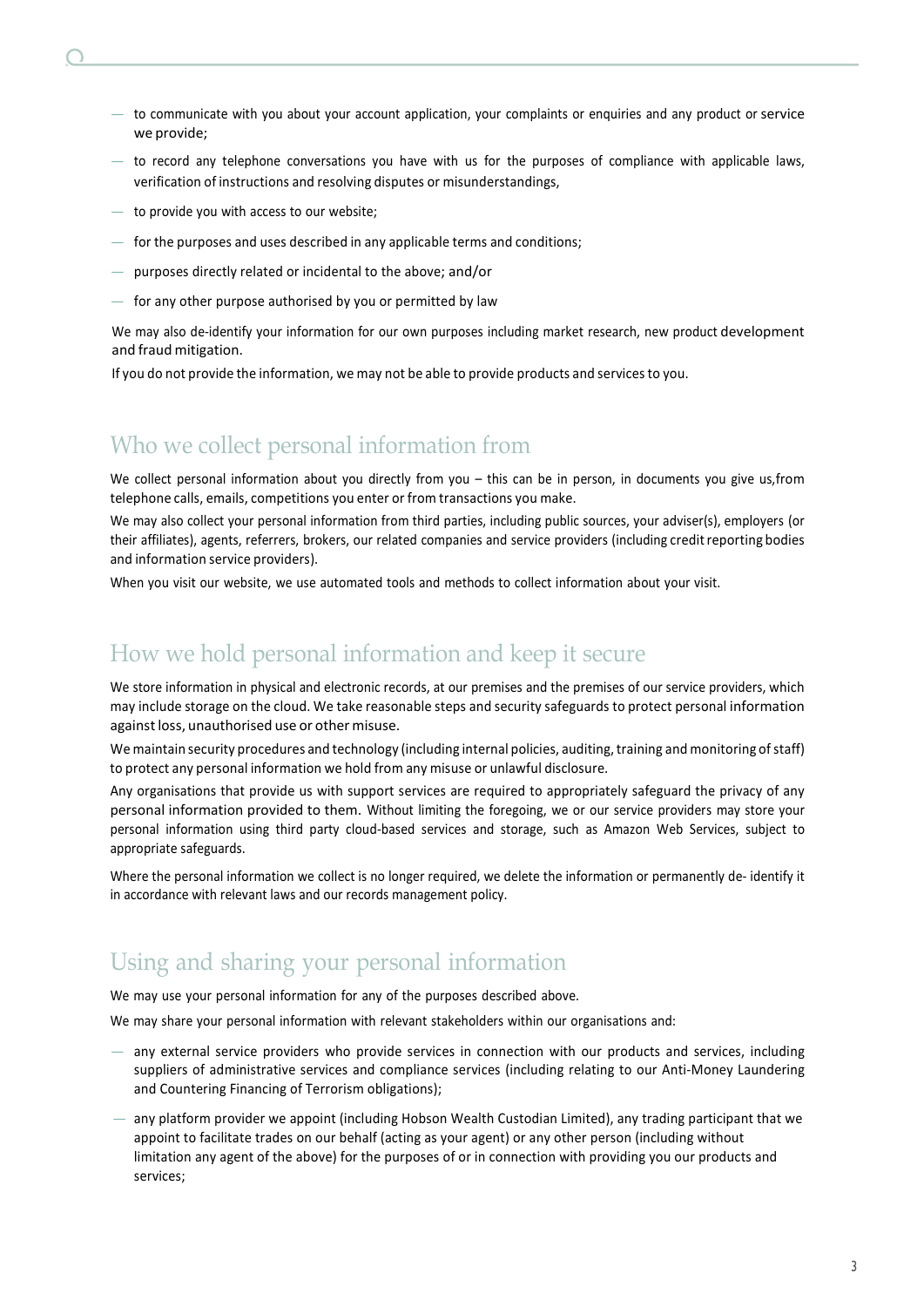- $-$  credit reference agencies or service providers to ensure your suitability as a client, to obtain a personal credit and fraud check, to exchange credit information about you or for electronic identity verification;
- the Financial Markets Authority, NZX Limited, New Zealand Clearing Limited, New Zealand Depository Limited, Inland Revenue or any New Zealand or overseas financial market operator, law enforcement agency or regulatory body as required under applicable laws or where we believe the information will help prevent fraud, money laundering or other crimes;
- $-$  any financial institution or bank, where required, for the purposes of setting up and administering an account or for the purposes of fulfilling tax obligations;
- any reputable companies or organisations with whom we have a continuing relationship for the purposes listed in this Privacy Policy;
- market research companies to advise you of other products and services or conduct client surveys on our behalf;
- any party proposing to acquire a controlling or material interest in any Hobson Wealth entity to the extent that such personal information is required for the transaction; and
- any other party you authorise.

While we may share personal information with companies that we do business with, we do not sell personal information for marketing purposes to other organisations or allow such companies to do this.

#### Disclosure of information overseas

We work with service providers, financial market operators, regulatory bodies and other entities overseas. It is likely that your personal information will be disclosed to overseas recipients in other countries, including in Australia.

When we share personal information with parties who operate outside of New Zealand, we take steps to protect personal information against misuse or loss. Unless we have your consent or an exception under the New Zealand Privacy Act 2020 applies, we will only disclose your personal information to overseas recipients where we have taken reasonable steps to ensure that the overseas recipient does not breach the New Zealand Privacy Act 2020 in relation to your personal information.

#### How you can access or seek correction of your information

You may request to access, and request corrections to, any of your personal information we hold.

We will endeavour to give you full access or make the requested corrections to your personal information. However, there may be some legal or administrative reasons to deny these requests. If your request is denied, we will provide you with reasons why, if possible.

Where we decide not to make a requested correction to your personal information, you may ask us to attach a statement of your requested correction to the information.

In accordance with the New Zealand Privacy Act 2020, we have the right to and may charge a reasonable fee for processing or responding to any request to access or correct personal information.

### Where you give us information about others

If you give us personal information about someone else, you must ensure that you have their consent to do so (including their consent to us contacting them), so that, without us taking any further steps required by applicable privacy laws, we may collect, use and disclose such information for the purposes we have described in this Privacy Policy.

This means you must take reasonable steps when providing personal information so that the individual concerned is aware of and/or consents to this Privacy Policy, including that:

- their personal information is being collected;
- the purposes for which that information is being collected;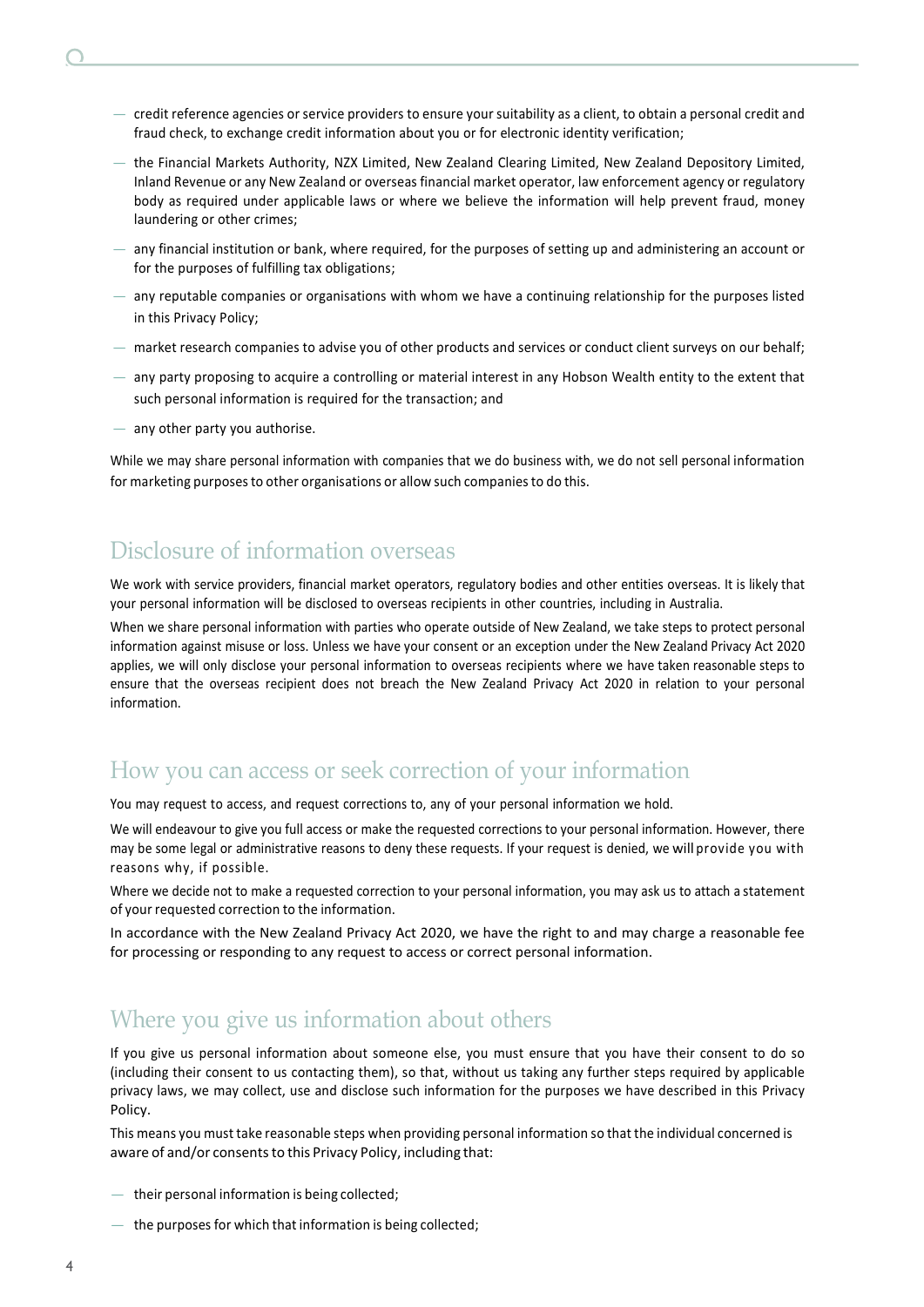- the intended recipients of that information;
- the individual'sright to obtain accessto and correct that information; and
- our identity, and how to contact us.

### Our website and client portal

By using our website, you consent to our collecting, storing, using and disclosing your personal information in the manner described in this Privacy Policy.

When you visit our website, you will browse anonymously unless you have logged into a client portal or accessed the website from a personalised communication from us (in which case we may be able to identify you).

For all visitors to our website, we use cookies to collect anonymous information, such as the server your computer is logged on to, your web browser and your IP address. We may also derive a visitor's location from an IP address.

If you would prefer notto be identified, you can delete the cookies and reconfigure the cookie preferences on your web browser.

## **Cookies**

A 'cookie' is a packet of information placed on a user's computer by a website for record keeping purposes. While cookies are not considered personal information, they are generally used on sitesto:

- access online services (authorising access and saving preferences);
- manage advertising (by collecting anonymous information about the webpages you visit and the software you use);
- monitor web traffic (such as time of visit, pages visited and user computersystem information); and
- monitor use of a website.

If you log into a client portal, access our website from a personalised communication or provide us with personal information by completing a form online, we may use cookies to collect personal information about you.

You can configure your web browser to accept all cookies, reject all cookies, or notify you when a cookie is sent. Each web browser is different, so check the Help menu of your web browser to learn how to change your cookie preferences.

If you disable the use of cookies on your web browser or remove or reject specific cookies from our website or linked sites, then you may not be able to gain access to all of the content and facilities on those websites.

#### Contact us

If you have any questions or complaints regarding privacy or information handling, please contact us at:

The Compliance Manager Hobson Wealth Partners Limited PO Box 4349, Shortland Street Auckland 1140 New Zealand

Email: [compliance@hobsonwealth.co.nz](mailto:compliance@hobsonwealth.co.nz)

We will respond to let you know who will be handling your matter and when you can expect a further response.

If your concerns are not resolved to your satisfaction, you may be able to escalate your complaint to an external dispute resolution scheme or to a regulatory authority. We can provide details of the appropriate scheme/regulator for you.